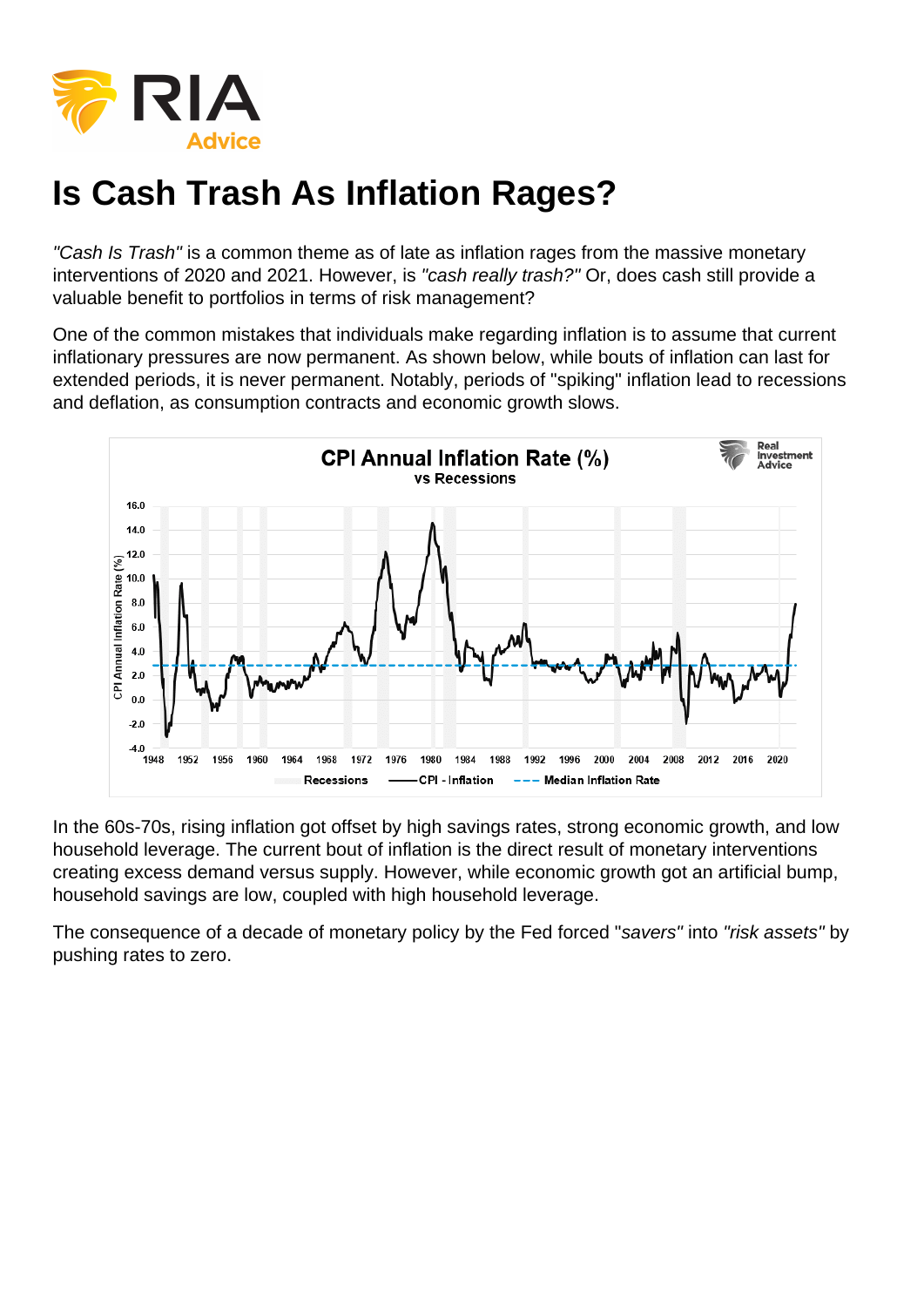With "zero interest rates" on savings, and inflation running nearly 8% as of this writing, it is no wonder that many believe "cash is trash."

However, that isn't necessarily true.

## A Function Of Perspective

Let's start with the obvious.

Inflation directly impacts your purchasing power parity over time. For example, I have savings in my bank account solely for the purchase of food and gas. Today, I can buy one tank of gas and a whole week of groceries to feed my family. If prices rise, I can still buy one tank of gas but only 4days of groceries for the same amount of money.

In this example, my "savings" need to grow by a rate sufficient to pay for an additional 3-days of groceries.

Notably, this is how we tend to view our "savings" in their entirety.

However, there is an essential distinction regarding our investment accounts.

In our portfolio accounts (IRA's, 401k's, Taxable), the "savings" held ARE NOT for buying groceries, gas, or clothing. Those funds are there to invest in assets at times that we believe the rate of return on our capital will be higher than the inflation rate.

Notably, during periods of spiking inflation, asset prices tend to experience "deflation" and become cheaper, thereby increasing the purchasing power parity of our cash.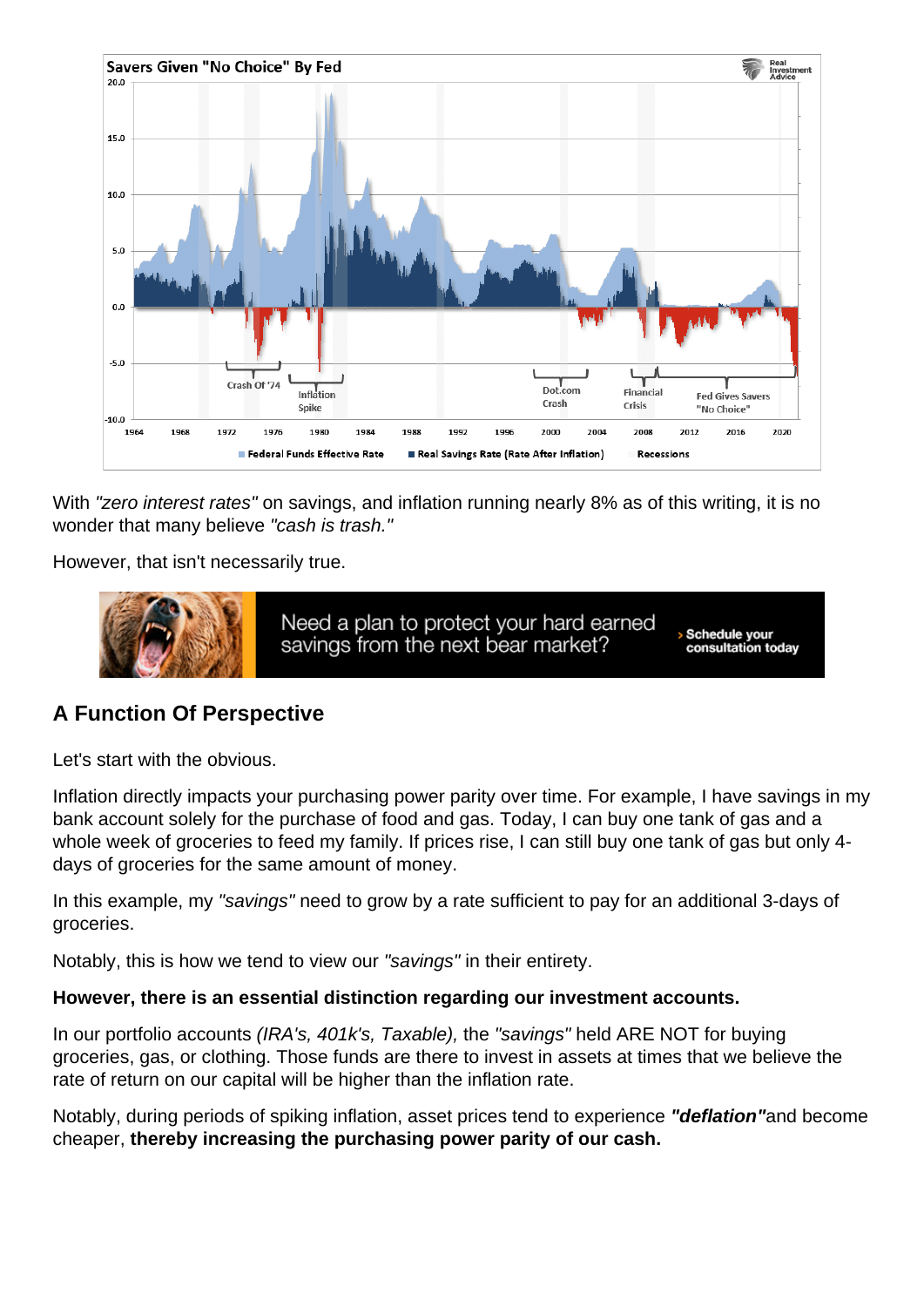As is always the case when it comes to investing, capital preservation is always the most important. However, in periods of high inflation, holding "investment cash" can be a benefit as the purchasing power of that cash increases as asset prices decline.

When it comes to the "cash is trash" argument, the intended use is critical to the discussion.

Such brings me to something I discussed previously but is worth repeating.

## The 3-Components Of All Investments

In portfolio management, you can ONLY have 2-of-3 components of any investment or asset class: Safety, Liquidity & Return. The table below is the matrix of your options.

The takeaway is that cash is the only asset class that provides safety and liquidity. Obviously, "safety" comes at the cost of the return. However, during a period of capital destruction or inflation, the "safety" of the principal becomes the primary goal.

But what about other options?

Fixed Annuities (Indexed) ? safety and return, no liquidity.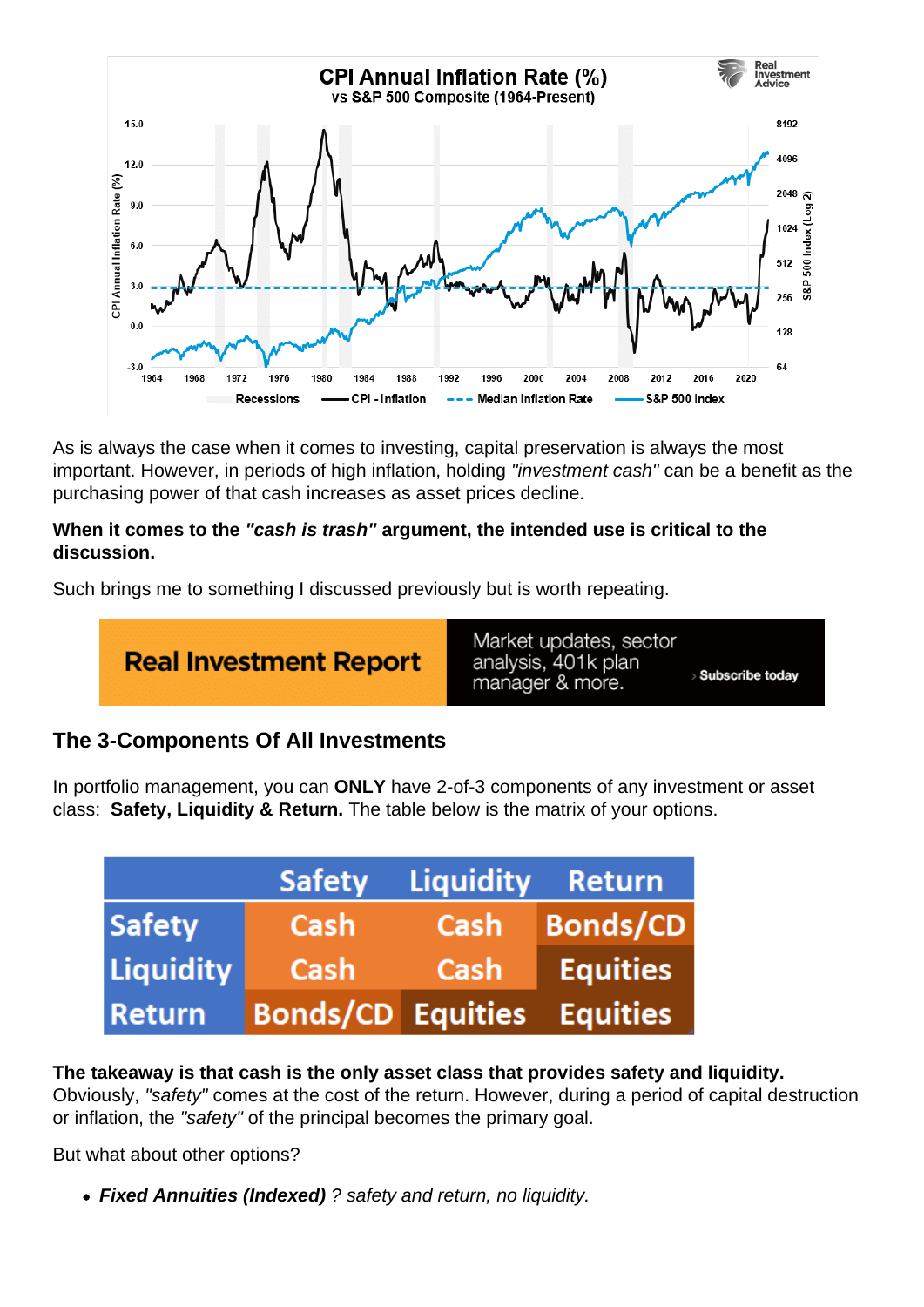- ETF?s ? liquidity and return, no safety.
- Mutual Funds ? liquidity and return, no safety.
- Real Estate ? safety and return, no liquidity.
- Traded REIT?s ? liquidity and return, no safety.
- Commodities ? liquidity and return, no safety.
- Gold ? liquidity and return, no safety.

You get the idea. No matter what you choose to invest in ? you can only have 2-of-the-3 components. Such is a crucial and often overlooked consideration when determining portfolio construction and allocation. Notably, the mainstream media doesn't tell you that "Liquidity" and "Safety" provide options.

I learned a long time ago that while a "rising tide lifts all boats," eventually, the "tide recedes." I made one simple adjustment to my portfolio management over the years, which has served me well. When risks begin to outweigh the potential for reward, I raise cash.

The great thing about holding extra cash is that if I?m wrong, I simply make the proper adjustments to increase the risk in my portfolios. However, if I am right, I protect investment capital from destruction and spend far less time ?getting back to even.? Despite media commentary to the contrary, regaining losses is not an investment strategy.

#### 8-Reasons To Hold Cash

1) We are speculators, not investors. We buy pieces of paper at one price with hopes of selling at a higher price. Such is speculation in its purest form. When risk outweighs rewards, cash is a good option.

2) 80% of stocks move in the direction of the market. If the market is falling, regardless of the fundamentals, most stocks will also decline.

3) The best traders understand the value of cash. From Jesse Livermore to Gerald Loeb, each believed in "buying low and selling high." If you "sell high," you have raised cash to "buy low."

4) Roughly 90% of what we think about investing is wrong. Two 50% declines since 2000 should have taught us to respect investment risks.

5) 80% of individual traders lose money over ANY 10-year period. Why? Investor psychology, emotional biases, lack of capital, etc. [Repeated studies by Dalbar](https://realinvestmentadvice.com/dalbar-2017-investors-suck-at-investing-tips-for-advisors/) prove this.

6) Raising cash is often a better hedge than shorting. While shorting the market, or a position, to hedge risk in a portfolio is reasonable, it also merely transfers the "risk of being wrong" from one side of the ledger to the other. Cash protects capital and eliminates risk.

7) You can't "buy low" if you don't have anything to "buy with." While the media chastises individuals for holding cash, it should be somewhat evident that you can't take advantage of opportunities without cash.

8) Cash protects against forced liquidations. One of the biggest [problems for Americans](https://realinvestmentadvice.com/retirement-confidence-declined-despite-a-surging-market/) is a lack of cash to meet emergencies. Having a cash cushion allows for handling life's "curve-balls" without being forced to liquidate retirement plans. Layoffs, employment changes, etc., are economically driven and tend to occur with downturns that coincide with market losses. Having cash allows you to weather the storms.